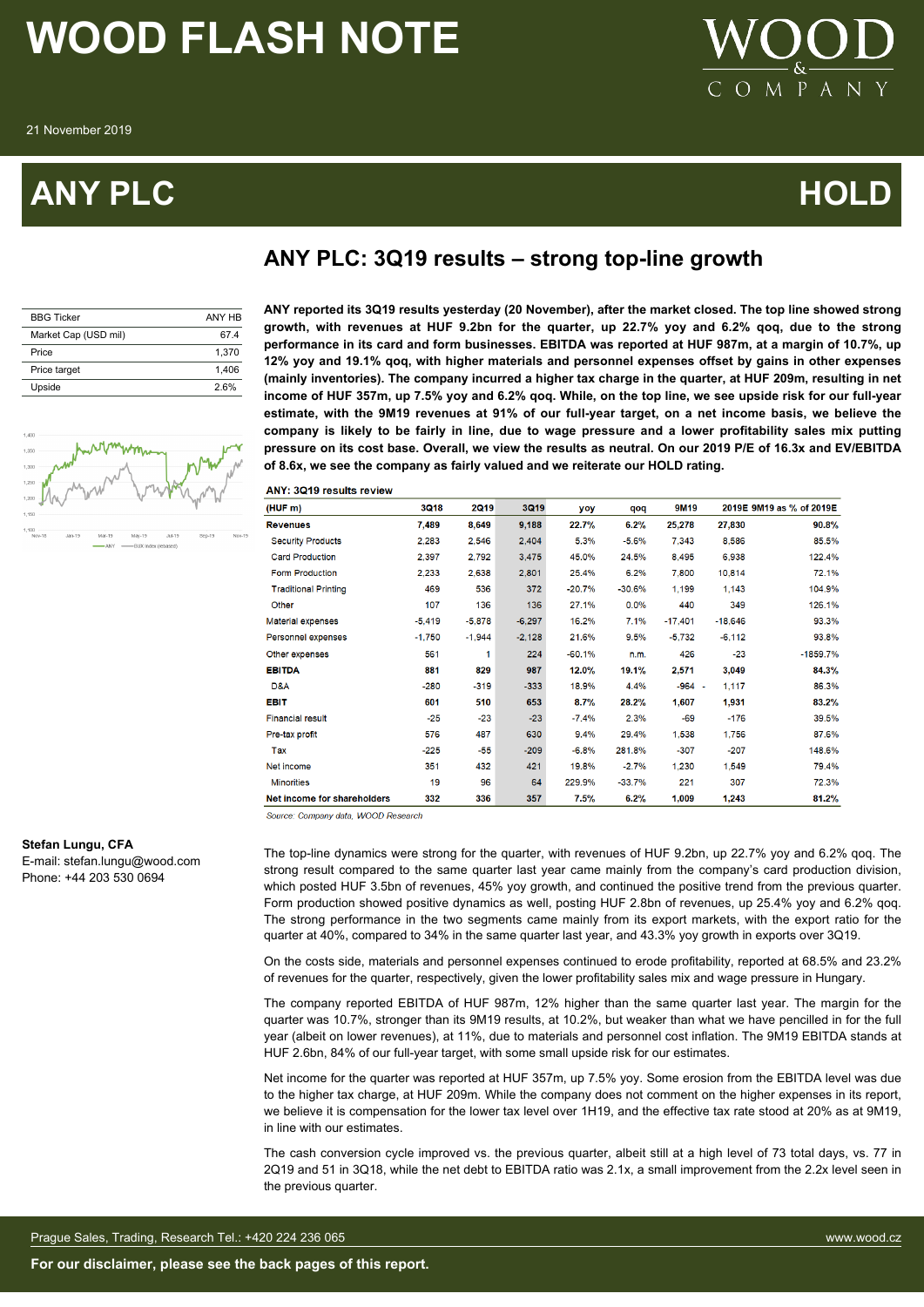

### ANY: 3Q19 operational results review

|                                    | 3Q18  | 2019  | 3Q19           | yoy         | qoq            | 9M19  | 2019E |
|------------------------------------|-------|-------|----------------|-------------|----------------|-------|-------|
| <b>EBITDA</b> margin               | 11.8% | 9.6%  | 10.7%          | $-1.02$ pp. | $1.16pp$ .     | 10.2% | 11.0% |
| <b>EBIT</b> margin                 | 8.0%  | 5.9%  | 7.1%           | $-0.92$ pp. | 1.22pp.        | 6.4%  | 6.9%  |
| Net Income margin                  | 4.7%  | 5.0%  | 4.6%           | $-0.11$ pp. | $-0.42$ pp.    | 4.9%  | 5.6%  |
| Net Income for shareholders margin | 4.4%  | 3.9%  | 3.9%           | $-0.55$ pp. | $0.00pp$ .     | 4.0%  | 4.5%  |
|                                    |       |       |                |             |                |       |       |
| Business lines as % of revenues    |       |       |                |             |                |       |       |
| <b>Security Products</b>           | 30%   | 29%   | 26%            | $-4.32$ pp. | $-3.27$ pp.    |       |       |
| <b>Card Production</b>             | 32%   | 32%   | 38%            | $0.06pp$ .  | $0.06$ pp.     |       |       |
| Form Production                    | 30%   | 30%   | 30%            | $0.01$ pp.  | $0.00pp$ .     |       |       |
| <b>Traditional Printing</b>        | 6%    | 6%    | 4%             | $-0.02$ pp. | $-0.02$ pp.    |       |       |
| Other                              | 1%    | 2%    | 1%             | $0.00DD$ .  | $0.00DD$ .     |       |       |
|                                    |       |       |                |             |                |       |       |
| <b>Export revenues</b>             | 2.547 | 3.134 | 3,650          | 43.3%       | 16.5%          |       |       |
| <b>Security Products</b>           | 443   | 180   | 822            | 85.6%       | 356.7%         |       |       |
| <b>Card Production</b>             | 123   | 516   | 352            | 186.2%      | $-31.8%$       |       |       |
| <b>Form Production</b>             | 1,882 | 2,333 | 2,344          | 24.5%       | 0.5%           |       |       |
| <b>Traditional Printing</b>        | 17    | 11    | $\overline{2}$ | $-88.2%$    | $-81.8%$       |       |       |
| Other                              | 82    | 94    | 130            | 58.5%       | 38.3%          |       |       |
| Export as % of total revenues      | 34%   | 36%   | 40%            | 5.72pp.     | 3.49pp.        |       |       |
| <b>Security Products</b>           | 19%   | 7%    | 34%            | $0.15$ pp.  | $0.27$ pp.     |       |       |
| <b>Card Production</b>             | 5%    | 18%   | 10%            | $0.05$ pp.  | $-0.08$ pp.    |       |       |
| <b>Form Production</b>             | 84%   | 88%   | 84%            | $-0.01$ pp. | $-0.05$ pp.    |       |       |
| <b>Traditional Printing</b>        | 4%    | 2%    | 1%             | $-0.03$ pp. | $-0.02$ pp.    |       |       |
| Other                              | 77%   | 69%   | 96%            | $0.19pp$ .  | $0.26$ pp.     |       |       |
|                                    |       |       |                |             |                |       |       |
| Receivable days                    | 50    | 73    | 77             | 27          | 4              |       |       |
| Inventory days                     | 42    | 48    | 44             | 2           | $-4$           |       |       |
| Payable days                       | 42    | 44    | 48             | 6           | 4              |       |       |
| <b>Cash conversion cycle</b>       | 51    | 77    | 73             | 22          | $\overline{A}$ |       |       |

Source: Company data, WOOD Research

### ANY: quarterly EBITDA dynamics (HUF m)



Source: WOOD Research, company data

| Year  | <b>Sales</b> | <b>EBITDA</b> | <b>EBIT</b> | <b>Net income</b> | <b>EPS</b> | P/E  | <b>EV/EBITDA</b> | <b>DPS</b> | <b>Dividend</b> |
|-------|--------------|---------------|-------------|-------------------|------------|------|------------------|------------|-----------------|
|       | (HUF m)      | (HUFm)        | (HUFm)      | (HUF m)           | (HUF)      | (x)  | (x)              | (HUF)      | yield           |
| 2016  | 24.911       | 2.977         | 1.969       | 1.202             | 81.3       | 13.2 | 6.6              | 65.0       | 6.1%            |
| 2017  | 26,181       | 3,068         | 1,998       | 1.040             | 70.3       | 19.0 | 8.3              | 84.0       | 6.3%            |
| 2018  | 30,527       | 2,986         | 1,853       | 1.140             | 77.1       | 17.8 | 8.5              | 79.0       | 5.8%            |
| 2019E | 27,830       | 3.049         | 1.931       | 1,243             | 84.0       | 15.4 | 8.2              | 78.1       | 6.1%            |
| 2020E | 27.247       | 3.060         | 1.926       | 1.190             | 80.5       | 16.0 | 8.2              | 84.0       | 6.5%            |
| 2021E | 28.204       | 3.290         | 2.139       | 1.321             | 89.3       | 14.5 | 77               | 80.5       | 6.2%            |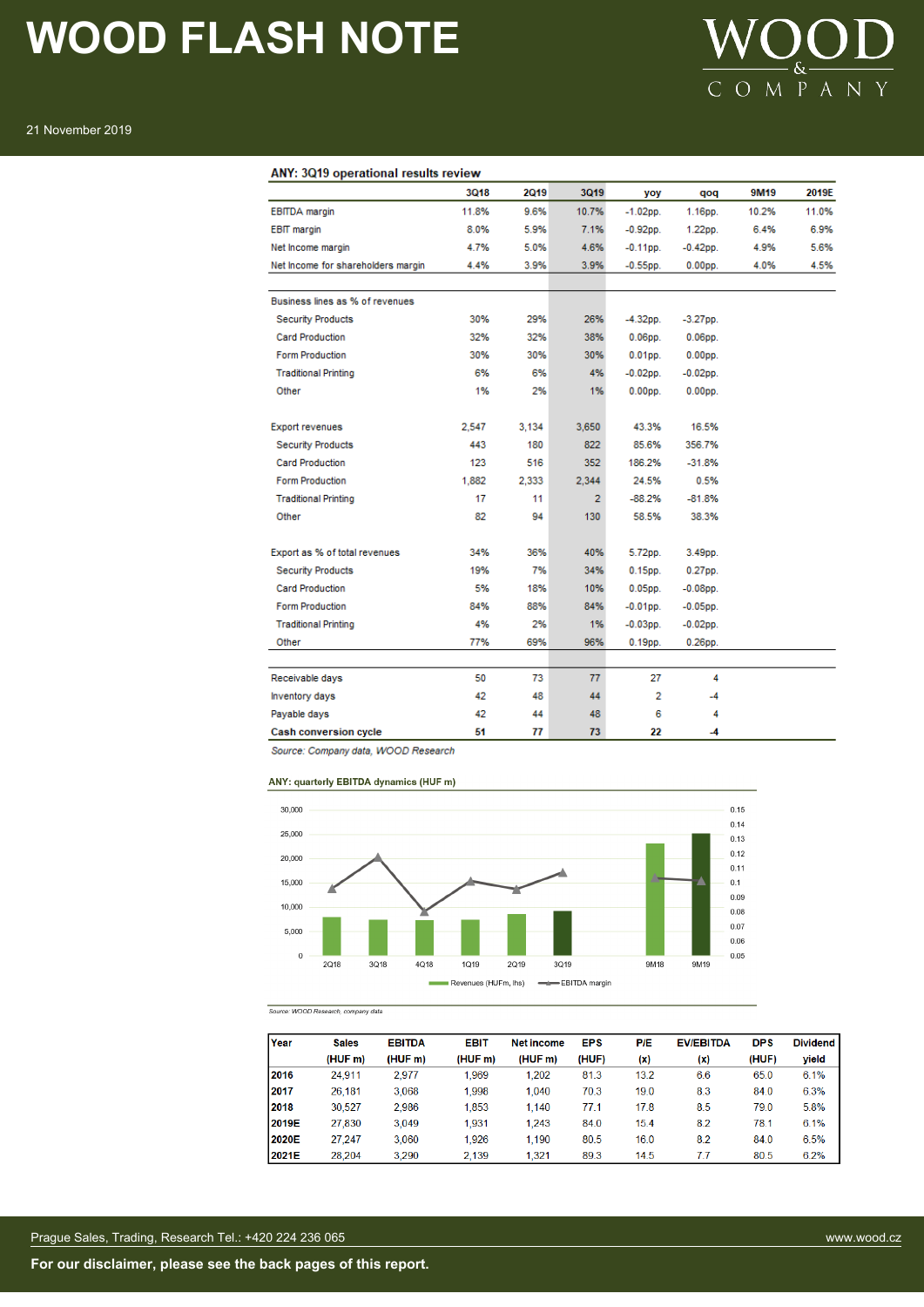

21 November 2019

### **DISCLAIMER**

### **Important Disclosures**

This investment research is published by WOOD & Company Financial Services, a.s. ("WOOD&Co") and/or one of its branches who are authorised and regulated by the Czech National Bank (CNB) as Home State regulator and in Poland by the Polish Financial Supervision Authority (KNF), in Slovakia by the National Bank of Slovakia (NBS), in Italy by the Companies and Stock Exchange Commisssion (CONSOB) and in the UK by the Financial Conduct Authority (FCA) as Host State regulators.

*This research/commentary was prepared by the assignment of Budapest Stock Exchange Ltd. (registered seat: 1054 Budapest, Szabadság tér 7. Platina torony I. ép. IV. emelet; company registration number: 01-10-044764, hereinafter: BSE) under the agreement which was concluded by and between BSE and WOOD & Company Financial Services, a.s. (registered seat: námstí Republiky 1079/1a, 110 00 Praha 1, Czech Republic; company registration number: 265 03 808, hereinafter: Investment Service Provider).*

*BSE shall not be liable for the content of this research/commentary, especially for the accuracy and completeness of the information therein and for the forecasts and conclusions; the Service Provider shall be solely liable for these. The Service Provider is entitled to all copyrights regarding this research/commentary however BSE is entitled to use and advertise/spread it but BSE shall not modify its content.*

*This research/commentary shall not be qualified as investment advice specified in Point 9 Section 4 (2) of Act No. CXXXVIII of 2007 on Investment Firms and Commodity Dealers and on the Regulations Governing their Activities. Furthermore, this document shall not be qualified as an offer or call to tenders for the purchase, sale or hold of the financial instrument(s) concerned by the research/commentary.*

This investment research was completed on 21/11/2019 at 23:30 CET and disseminated on 21/11/2019 at 07:45 CET.

### WOOD&Co's rating and price target history for ANY PLC over the preceding 12-month period:

| vate                   |                                                                 | vau                     | $ -$        |
|------------------------|-----------------------------------------------------------------|-------------------------|-------------|
| /2017<br>$1\Delta l^2$ | 11 <sup>o</sup><br>1.1<br>· Initiation<br><i>חמור</i><br>rerage | 12017<br>$\overline{A}$ | .406<br>HUF |

The meanings of recommendations made in WOOD&Co's investment research are as follows:

**BUY:** The stock is expected to generate total returns of over 15% during the next 12 months as measured by the price target.

**HOLD:** The stock is expected to generate total returns of 0-15% during the next 12 months as measured by the price target.

**SELL:** The stock is expected to generate a negative total return during the next 12 months as measured by the price target.

RESTRICTED: Financial forecasts, and/or a rating and/or a price target is restricted from disclosure owing to Compliance or other regulatory/legal considerations such as a blackout period or a conflict of interest.

**NOT RATED**: Suspension of rating after 30 consecutive weekdays where the current price vis-à-vis the price target has been out of the range dictated by the current BUY/HOLD/SELL rating.

**COVERAGE IN TRANSITION**: Due to changes in the Research team, the disclosure of a stock's rating and/or price target and/or financial information are temporarily suspended.

As of the end of the last calendar quarter, the proportion of all WOOD&Co's investment research vis-à-vis the proportion of subject companies that were investment banking clients over the previous 12 months is as follows:

|                                 | <b>BUY</b> | <b>HOLD</b> | <b>SELL</b>    | Restricted | <b>NOT RATED</b> | <b>Coverage in transition</b> |
|---------------------------------|------------|-------------|----------------|------------|------------------|-------------------------------|
| <b>Equity Research Coverage</b> | 50%        | 44%         | 5%             |            | n.a.             | AD<br>l %                     |
| <b>IB Clients</b>               | <b>170</b> | 3%          | $\sim$<br>n.a. |            | - -<br>n.a.      | n.a.                          |

Any prices of financial instruments quoted in this investment research are taken as of the previous day's market close on the home market unless otherwise stated.

Details of the methodologies used to determine WOOD&Co's price targets and risk assessment related to the achievement of the targets are outlined throughout the most recent substantive report/note on the subject company.

It should be assumed that the risks and valuation methodology presented in daily news or flash notes, and not changing WOOD&Co's estimates or ratings, are as set out in the most recent substantive research report/note on the subject company and can be found on our website at **[https://research.wood.com](https://research.wood.com/)**.

WOOD&Co's policy is to update investment research as it deems appropriate, based on developments in the subject company, sector or market that may have a material impact on the views or opinions stated in the investment research.

### **WOOD Research Disclosures (as of 21 November 2019)**

| Company                                  | <b>Disclosures</b>      |
|------------------------------------------|-------------------------|
| <b>Alior Bank</b>                        | 5                       |
| <b>AmRest</b>                            | 5, 6                    |
| <b>ANY Security Printing Company PLC</b> | 5                       |
| Banca Transilvania                       | $\overline{5}$          |
| <b>Bank Handlowy</b>                     | $\overline{\mathbf{s}}$ |
| <b>Bank Millennium</b>                   | 5                       |
| <b>Bank of Cyprus</b>                    | 4                       |
| <b>Bank of Georgia</b>                   | $\overline{\mathbf{6}}$ |
| Bogdanka                                 | 5                       |
| <b>BRD</b>                               | 5                       |
| <b>Bucharest Stock Exchange</b>          | 5                       |
| Santander Bank Polska                    | 5                       |
| ccc                                      | $\overline{\mathbf{5}}$ |
| <b>CD Projekt</b>                        | 5                       |
| CEZ                                      | 5                       |
| Ciech                                    | 5                       |
| CME                                      | 5                       |
| <b>Cyfrowy Polsat</b>                    | $\overline{5}$          |
| Dino                                     | $\overline{\mathbf{5}}$ |
| DO&CO                                    | 5                       |
| Electrica                                | 5                       |
| Enea                                     | 5                       |
| Energa                                   | 5                       |
| <b>Erste Group Bank</b>                  | $\overline{5}$          |
| <b>Furobank</b>                          | 4                       |
| Eurocash                                 | 4.5                     |
| Famur                                    | $\overline{\mathbf{3}}$ |
| Fortuna                                  | 5                       |
| <b>Fondul Proprietatea</b>               | 4, 5                    |
| <b>Getin Noble Bank</b>                  | 5                       |
| <b>Graphisoft Park</b>                   | 5                       |
| GTC                                      | 5                       |
| <b>ING BSK</b>                           | 5                       |
| <b>Inter Cars</b>                        | $\overline{5}$          |
| <b>USW</b>                               | $\overline{5}$          |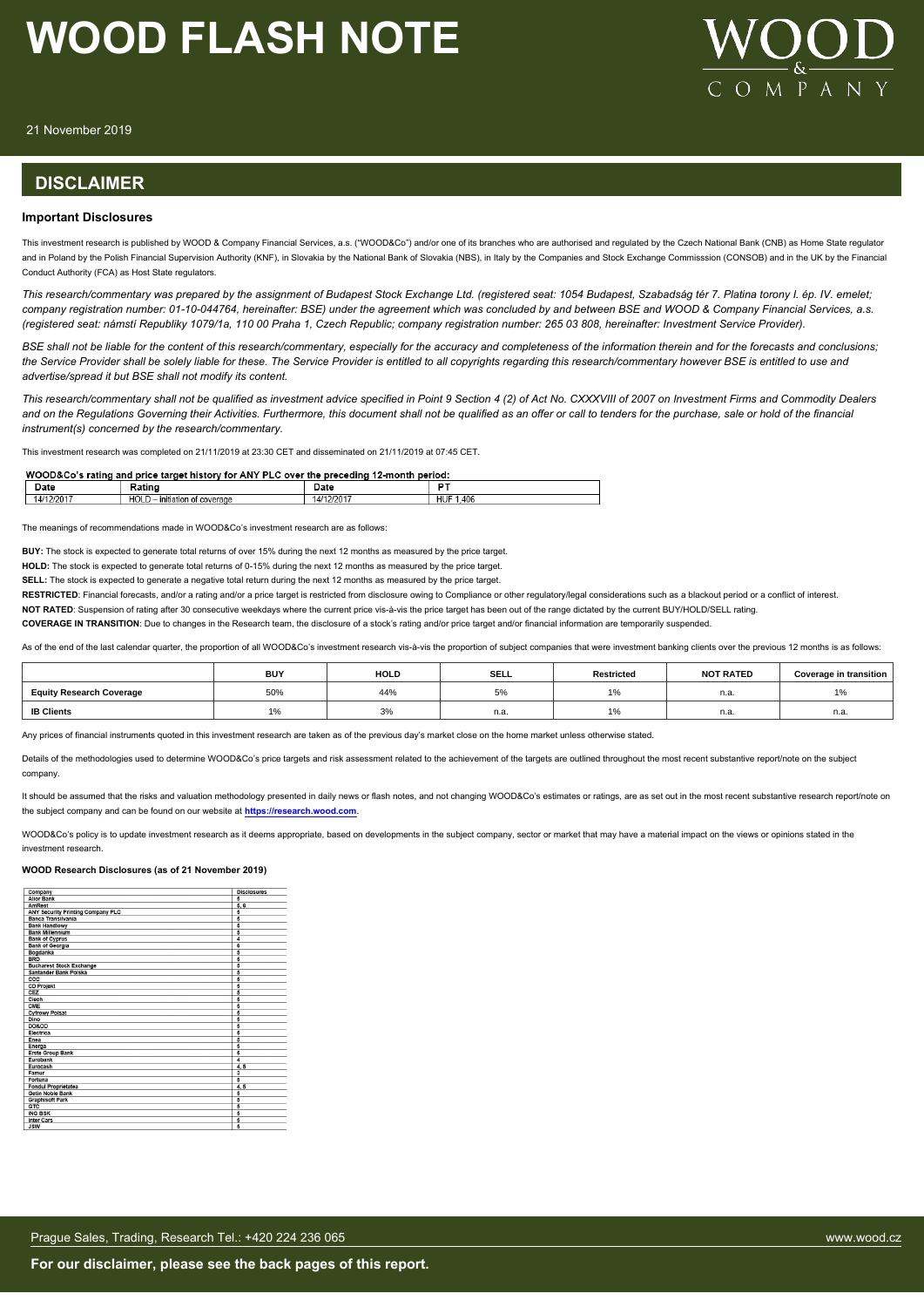# $OMPA N$

### 21 November 2019

| Kazatomprom                  | 5              |
|------------------------------|----------------|
| Kernel                       | 5              |
| Kety                         | $\overline{6}$ |
| KGHM                         | 5              |
| Kofola CS                    | 3.5            |
| Komercni                     | 4.5            |
| Kruk                         | 5              |
| Lotos                        | 5              |
| LPP                          | 5              |
| mBank                        | 5              |
| Medl.ife                     | 4              |
| <b>MONETA Money Bank</b>     | $\overline{5}$ |
| <b>NLB Group</b>             | 1, 2, 3        |
| O2 Czech Republic            | 1, 2, 4, 5     |
| <b>OMV Petrom</b>            | 5              |
| Orange PL                    | $\overline{6}$ |
| Pekao                        | 4, 5           |
| PGE                          | 5              |
| PGNIG                        | 5              |
| <b>Philip Morris CR</b>      | 5              |
| <b>PKN Orlen</b>             | $\overline{5}$ |
| PKO BP                       | 4, 5           |
| <b>PKP Cargo</b>             | 5              |
| <b>Purcari Wineries</b>      | 1, 2, 4        |
| PZU                          | 4, 5           |
| Romgaz                       | 5              |
| Santander Bank Polska        | $\overline{5}$ |
| <b>Siauliu Bankas</b>        | 1.4.6          |
| $SIF-1$                      | 1, 2, 4        |
| Tauron                       | 5              |
| Transelectrica               | 5              |
| Transgaz                     | 5              |
| <b>Warsaw Stock Exchange</b> | 5              |

### **Description**

- The company currently is, or in the past 12 months was, a client of WOOD & Co or any of its affiliates for the provision of corporate finance/investment banking services.
- 2 In the past 12 months, WOOD & Co or any of its affiliates have received compensation for corporate finance/investment banking services from the company
- 3 In the past 12 months, WOOD & Co or any of its affiliates have been lead manager or co-lead manager of a publicly disclosed offer of the company's financial instruments.
- In the past 12 months, WOOD & Co or any of its affiliates have acted as broker to the company
- 5 WOOD & Co or any of its affiliates are market maker(s) or liquidity provider(s) in relation to financial instruments of the company.
- In the past 12 months, WOOD & Co or any of its affiliates have provided to the company any services set out in Sections A and B or Annex I to the Directive 2014/65/EU of the European Parliament and of the Council, other than services listed under points 1, 3, 4 or 5 above, or received compensation for such services from the company.
- 7 The authoring analyst or any individual involved in the preparation of this investment research have purchased/received shares in the company prior to a public offering of those shares; and the price at which they were acquired along with the date of acquisition are disclosed above.
- 8 The authoring analyst or any individual involved in the preparation of this investment research has a direct ownership position in securities issued by the company.
- 9 A partner, director, officer, employee or agent of WOOD & Co and its affiliates, or a member of his/her household, is an officer, or director, or serves as an advisor or board member of the company.
- 10 WOOD & Co or its affiliates hold a net long or short position exceeding the threshold of 0,5% of the total issued share capital of the company, calculated in accordance with Artcle3 of Regulation (EU) No 236/2012 and with Chapters III and IV of Commission Delegated Regulation (EU) No 918/2012.
- 11 The company owns more than 5% of the total issued share capital in WOOD & Co or any of its affiliates.

The authoring analysts who are responsible for the preparation of this investment research have received (or will receive) compensation based upon (among other factors) the overall profits of WOOD&Co, which includes corporate finance/investment banking, sales and trading and principal trading revenues. However, such authoring analysts have not received, and will not receive, compensation that is directly based upon or linked to one or more specific activities, or to recommendations contained in the investment research. One factor in equity research analyst compensation is arranging corporate access events/meetings between institutional clients and the management teams of covered companies (with the company management being more likely to participate when the analyst has a positive view of the company)

WOOD&Co and its affiliates may have a corporate finance/investment banking or other relationship with the company that is the subject of this investment research and may trade in any of the designated investments mentioned herein either for their own account or the accounts of their clients, in good faith or in the normal course of market making. Accordingly, WOOD&Co or their affiliates, principals or employees (other than the authoring analyst(s) who prepared this investment research) may at any time have a long or short position in any such designated investments, related designated investments or in options, futures or other derivative instruments based thereon.

WOOD&Co manages conflicts of interest arising as a result of preparation and publication of research through its use of internal databases, notifications by the relevant employees and Chinese Walls as monitored by Compliance. For further details, please see our website at **https://www.wood.cz/mifid-information/**.

The information contained in this investment research has been compiled by WOOD&Co from sources believed to be reliable, but (with the exception of the information about WOOD&Co) no representation or warranty, express or implied, is made by WOOD&Co, its affiliates or any other person as to its fairness, accuracy, completeness or correctness. WOOD&Co has not independently verified the facts, assumptions, and estimates contained herein. All estimates, opinions and other information contained in this investment research constitute WOOD&Co' judgement as of the date of this investment research, are subject to change without notice and are provided in good faith but without legal responsibility or liability.

WOOD&Co salespeople, traders, and other professionals may provide oral or written market commentary or trading strategies to our clients and our proprietary trading desk that reflect opinions that are contrary to the opinions expressed in this investment research. WOOD&Co's affiliates, proprietary trading desk and investing businesses may make investment decisions that are inconsistent with the recommendations or views expressed in this investment research.

This investment research is provided for information purposes only and does not constitute or form part of an offer or invitation or solicitation to engage in investment activity or to buy or sell any designated investments discussed herein in any jurisdiction. As a result, the designated investments discussed in this investment research may not be eligible for offer or sale in some jurisdictions. This investment research is not, and under no circumstances should be construed as, a solicitation to act as a securities broker or dealer in any jurisdiction by any person or company that is not legally permitted to carry on the business of a securities broker or dealer in that jurisdiction.

This investment research is prepared for general circulation to WOOD&Co's clients and does not have regard to the investment objectives, financial situation or particular needs of any particular person. Investors should consider this report as only a single factor in making their investment decision and obtain advice based on their own individual circumstances before making an investment decision. To the fullest extent permitted by law, none of WOOD&Co, its affiliates or any other person accepts any liability whatsoever for any direct or consequential loss arising from or in connection with the use of this investment research.

#### **For United Kingdom or European Residents:**

This investment research is only for persons who are eligible counterparties or professional clients within the meaning of Directive 2014/65/EU of the European Parliament and of the Cpinsil of 15 May 2014 on markets in financial instruments and amending Directive 2002/92/EC and Directive 2011/61/EU and is exempt from the general restrictions in section 21 of the Financial Services and Markets Act 2000 (or any analogous legislation) on the communication of invitations or inducements to engage in investment activity on the grounds that it is being distributed in the United Kingdom only to persons of a kind described in Article 19(5) (Investment Professionals) and 49(2) (High Net Worth companies, unincorporated associations etc) of the Financial Services and Markets Act 2000 (Financial Promotion) Order 2005 (as amended). It is not intended to be distributed or passed on, directly or indirectly, to any other class of persons. This material is not for distribution in the United Kingdom or Europe to retail clients, as defined under the rules of the Financial Conduct Authority.

### **For United States Residents:**

This investment research distributed in the United States by WOOD&Co, and in certain instances by Brasil Plural Securities LLC ("Brasil Plural"), a U.S registered broker dealer, only to "major U.S. institutional investors", as defined under Rule 15a-6 promulgated under the U.S. Securities Exchange Act of 1934, as amended, and as interpreted by the staff of the U.S. Securities and Exchange Commission ("SEC"). This investment research is not intended for use by any person or entity that is not a major U.S institutional investor. If you have received a copy of this research and are not a major U.S institutional investor, you are instructed not to read, rely on or reproduce the contents hereof, and to destroy this research or return it to WOOD&Co or to Brasil Plural. Analyst(s) preparing this report are employees of WOOD&Co who are resident outside the United States and are not associated persons or employees of any U.S. registered broker-dealer. Therefore the analyst(s) are not be subject to Rule 2711 of the Financial Industry Regulatory Authority ("FINRA") or to Regulation AC adopted by SEC which, among other things, restrict communications with a subject company, public appearances and personal trading in securities by a research analyst.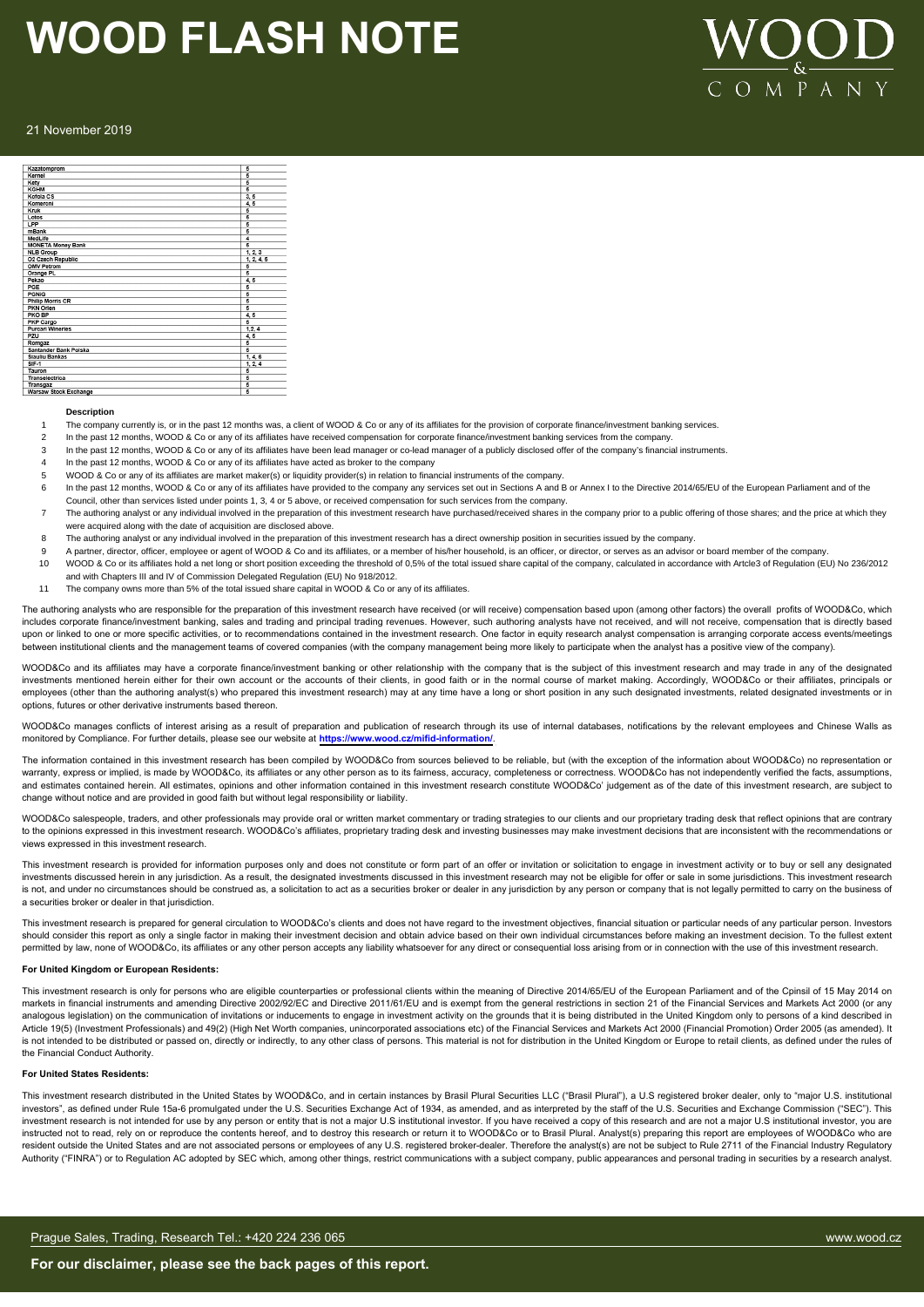

21 November 2019

Any major U.S Institutional investor wishing to effect transactions in any securities referred to herein or options thereon should do so by contacting a representative of Brasil Plural. Brasil Plural is a broker-dealer registered with the SEC and a member of FINRA and the Securities Investor Protection Corporation. Its address is 545 Madison Avenue, 8th Floor, New York, NY 10022 and its telephone number is<br>212-388-5613. WOOD&Co is not af